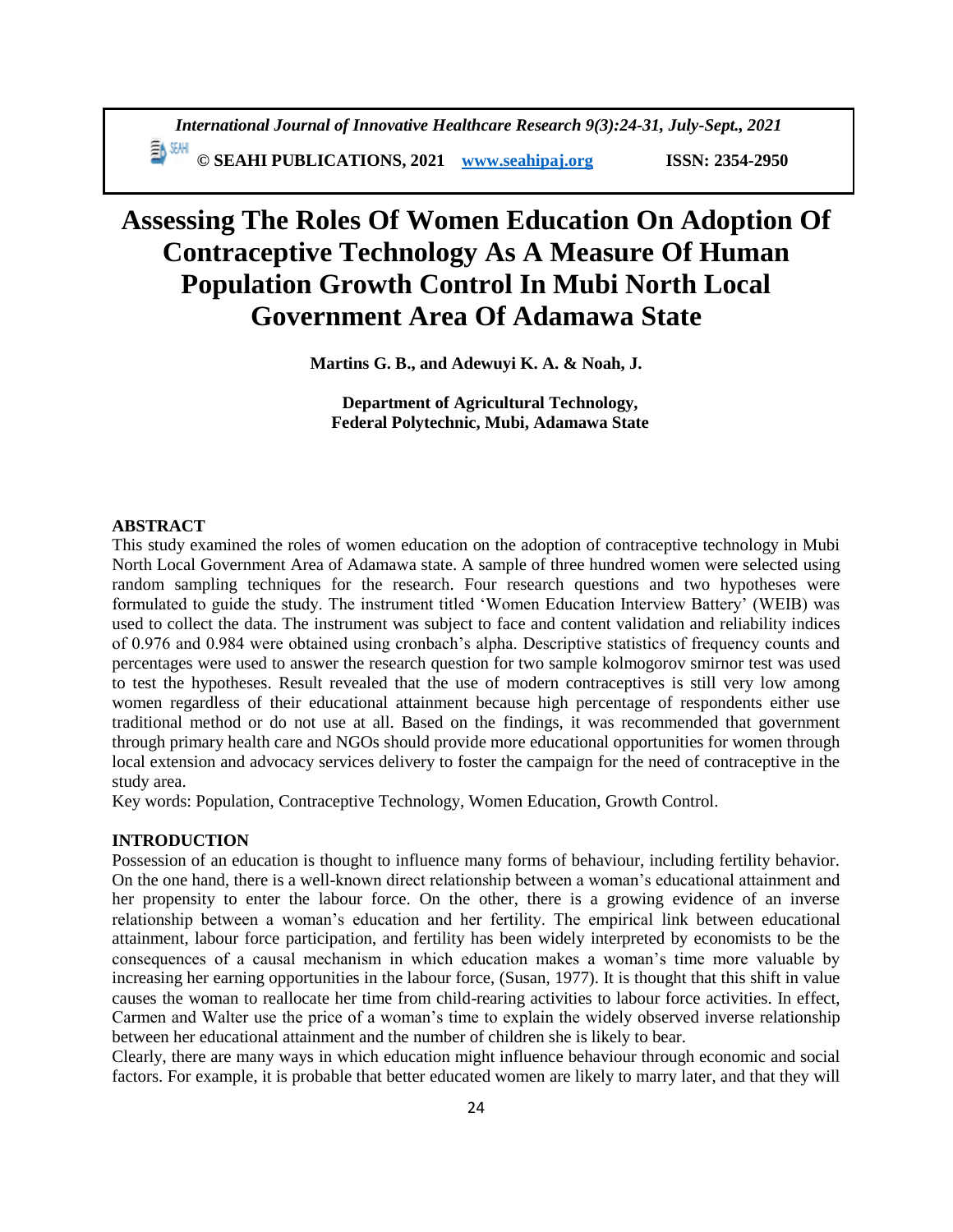practice birth control as a result of their ability to read and understand family planning literature. There are other reasons to be wary of the use of education as a means to lower fertility, it is one thing to find that educated women have fewer children than their less-educated contemporaries; it is another thing to expect that this difference will predict how much a nationwide increase in women's education will diminish national fertility.

Fertility and contraceptive use in developing countries are associated with various markers of socioeconomic status, most prominent of which is women education. The well documented link between female education and the use of contraception plays an important role in development of family planning policies in lower income countries.

In parts of Northern Nigeria, the area under study; Mubi North Local Government Area inclusive regard for women are generally low mainly due to low literacy level hence women's decision autonomy and movement autonomy are equally low. Women need permission by husbands or a senior family member for them to visit places outside home such as health centres, relatives homes, market, etc and decision making on children's healthcare, education, buying and selling properties, what to cook, etc are taken by husbands and others. Some women especially those in pudah are classified as women with no movement and decision autonomy while those outside this group are classified with low movement and decision autonomy. In line with this, (Mason, 1986) states that women in some parts of the world have considerably lower social status and autonomy than men and this is associated with lower fertility control. Several reports showed a positive association between women autonomy and contraceptive use. Improving women's education have been seen one way to increase their status and autonomy. (Jejeebhoy, 1995).

Contraceptive usage is the most direct intervention for lowering fertility. The study of the effect of women education on the use of contraceptive is timely against the background of the Nigeria case where the rate of population growth is higher than the growth rate of food production. The total population of Adamawa State as recorded in the 1991 population census was 2,102,053. Mubi North Local Government Area constitute the second of the most populated Local Government Area in the state as the displayed a combined population density of 131.2 persons per square kilometer, second to Yola North and South Local Government Area with population density of 226.2 persons per square kilometer.

In other to arrest the danger inherent in high population growth rate, many countries such as Korea, Brazil, Columbia, China, India, Bangladesh and Malawi have successfully applied family planning as a panacea. (Moni,1992; World Bank,1994;). Nigeria has also adapted family planning as a strategy to curb the high rate of population growth that it is presently experiencing. However, the acceptance rate of this strategy or practice is still low, as revealed by (FOS 1994, 1997, 2000). Several studies have revealed that in spite of the effort made by the government in this direction, the adoption rate of modern birth control facilities and services or family planning in Nigeria remains largely insignificant (FOS,1997; Haub and Yanagishila,1992 & Population Reference Bureau, 2002).

#### **METHODOLOGY**

This study used a descriptive survey approach to determine the opinion of educated and non-educated women in Adamawa State concerning the relationship between women education and the use of contraceptive technology. The adoption of the survey approach is justified by the fact that survey research is a potentially useful technique in education and it is a valuable means of collecting data Fox (1969).

The population of this study consisted of all the educated and non-educated women with an estimated population of 33,850 women (Mubi North Population Unit in Mubi North Local Government Area of Adamawa State. The population of educated and non-educated women have been stratified into eleven wards: Muchala, Mijulu, Victim, Digil, Bahuli, Betso,Mayobani, Lokuwa, Sabon-Layi, Yelwa and Kolere.

To eliminate bias in the research and to draw sample that is representative of the population, a random sampling method was used to draw the sample. Out of the eleven wards, simple random technique was used to select five wards to form the sample of the study. These wards are Lokuwa, Sabon-Layi, Kolere,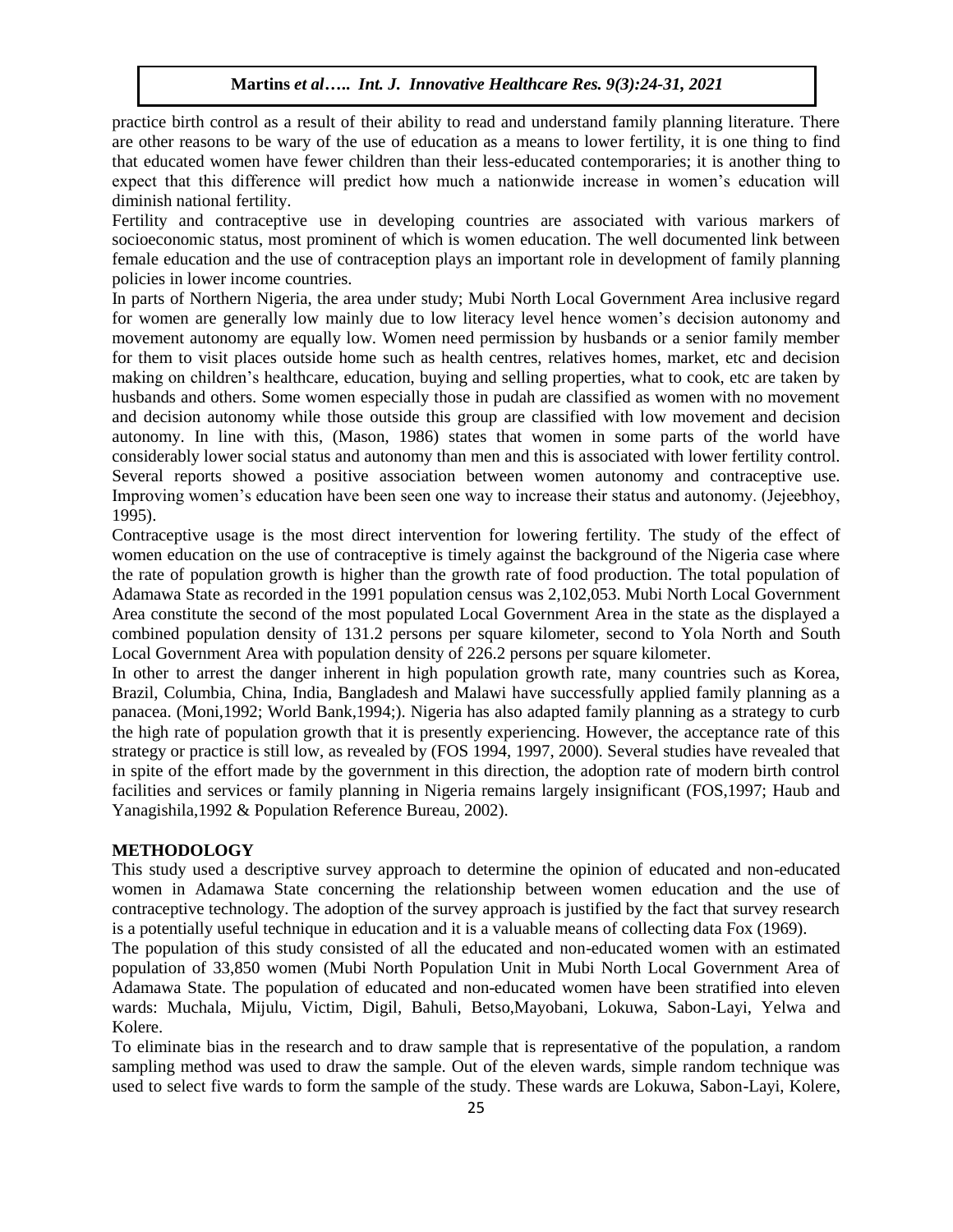Yelwa, and Victim. From each of the five wards, random sampling procedure was used to select 60 women from each ward which composed of 30educated women and 30non-educated women giving a total of 300 women to make up a sample for the study.

**The instrument titled "women education and interview battery" (WEIB)** was adapted by the Researcher to collect relevant data for the study. A research instrument is a measurement device or tool used to collect, record or measure data, which are required to provide answers to research questions or test hypotheses. The instrument is considered the most suitable for collecting data for this study because the study requires primary data to be collected by survey approach. The questionnaire items were structured using the checklist format to find answers to related research questions formulated. There were 300 copies of the questionnaires produced and distributed based on the sample size chosen.

# **Analytical Approach**

Kolmogorov's sine nor test was used to test the hypothesis of the result obtained from the study as expressed below:

$$
KS^{2} = \frac{1}{n} \sqrt{\frac{axb}{(a)(b)}} = P \text{ value}
$$

 $n =$  the total number of sample

 $\sqrt{\ }$  = square root

 $a =$  accumulate the frequency of sample

 $b =$  cumulative frequency of sample

| Table 1. Frequencies and percentages of Female contraceptive usage |                  |                   |  |  |  |  |  |  |
|--------------------------------------------------------------------|------------------|-------------------|--|--|--|--|--|--|
| <b>CONTRACEPTIVE PILLS</b>                                         | <b>FREQUENCY</b> | <b>PERCENTAGE</b> |  |  |  |  |  |  |
| <b>Combined Pills</b>                                              | 24               | 8%                |  |  |  |  |  |  |
| Protestogen                                                        | 05               | 1.67%             |  |  |  |  |  |  |
| Injectable                                                         | 40               | 13.33%            |  |  |  |  |  |  |
| <b>Vaginal Rings</b>                                               | 09               | 3%                |  |  |  |  |  |  |
| Implants                                                           | 05               | 1.67%             |  |  |  |  |  |  |
| <b>Intrauterine Devices</b>                                        | 05               | 1.67%             |  |  |  |  |  |  |
| Male Vasectomy                                                     |                  |                   |  |  |  |  |  |  |
| Female Tubal Ligation                                              |                  |                   |  |  |  |  |  |  |
| Male Condom                                                        | 19               | 6.33%             |  |  |  |  |  |  |
| Female Condom                                                      | 07               | 2.33%             |  |  |  |  |  |  |
| Spermicides                                                        | 03               | 1%                |  |  |  |  |  |  |
| <b>Cervical Caps</b>                                               |                  |                   |  |  |  |  |  |  |
| Diaphragm                                                          |                  |                   |  |  |  |  |  |  |
| <b>Lactational Amenorrhea</b>                                      | 22               | 7.33%             |  |  |  |  |  |  |
| Periodic Abstinence                                                | 23               | 7.67%             |  |  |  |  |  |  |
| Withdrawal Method                                                  | 40               | 13.33%            |  |  |  |  |  |  |
| <b>Traditional Method</b>                                          | 53               | 17.67%            |  |  |  |  |  |  |
| Any Method                                                         | 05               | 1.67%             |  |  |  |  |  |  |
| None                                                               | 40               | 13.33%            |  |  |  |  |  |  |
| <b>Total</b>                                                       | 300              | 100%              |  |  |  |  |  |  |

### **RESULTS AND DISCUSSION**

The result of the study showed that 17.67% of the respondents used traditional birth control method which is the use of salt and water and herbs (dates, acacia mixed with honey). While 13.3% of them used the modern birth control method such as injectables. This was followed by the combined pills used by only 8% of the respondents. The most popular modern method was the injectable (13.33%). It comprises of DMPA, NET-ENO injections. These are hormonal methods that are being delivered by injections or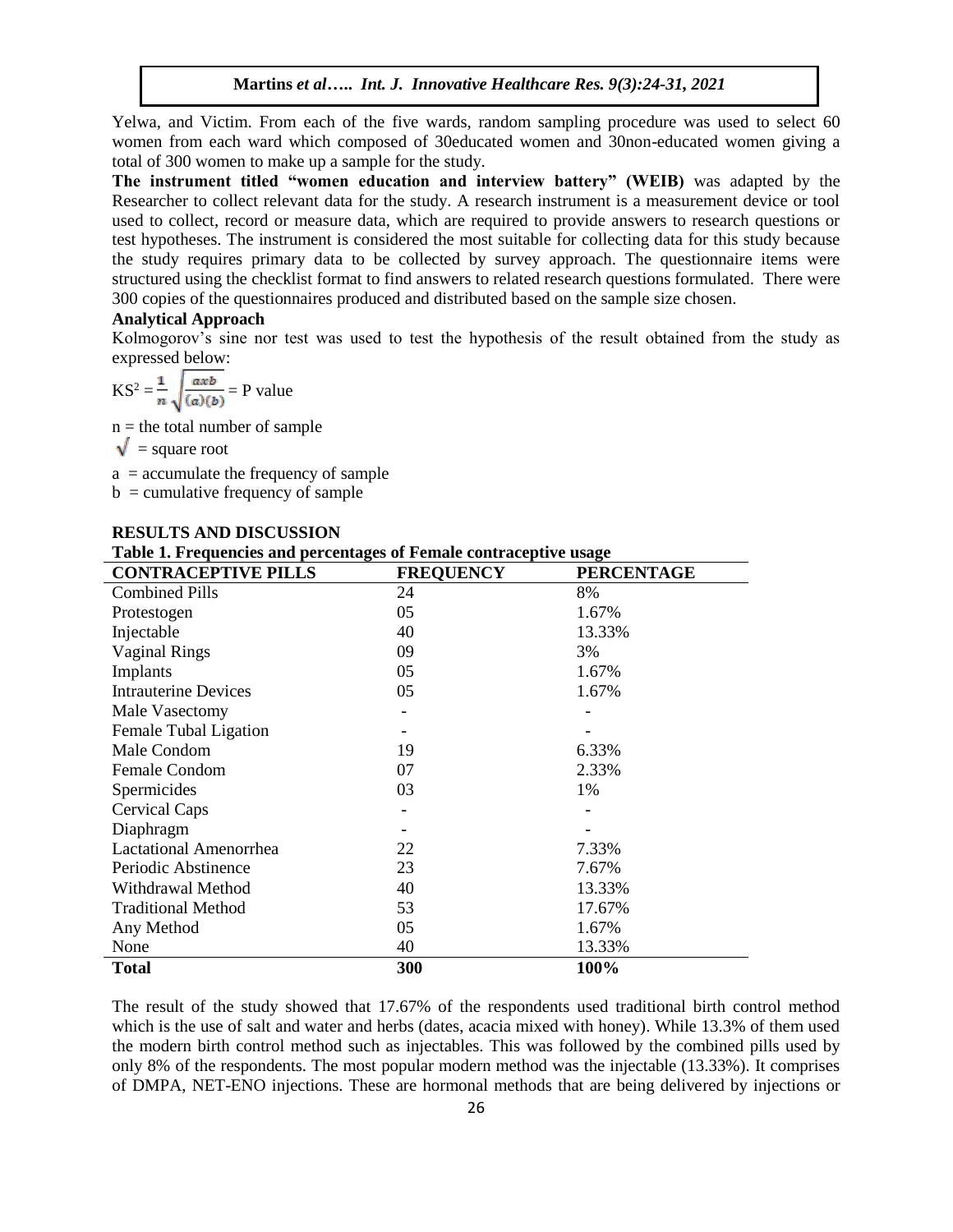orally by mouth or placed in the private part. The table also revealed the adoption rate of condom among male as 5.67% much greater than that of the female that has 1.67% only. This could be attributed to differences in the case of the usage of condom among both parties.

The finding however, showed the low usage of other modern contraceptives methods such as vagina ring with 3%, IUD with2.3%, progestogen and implants as 1.67%. Spermicide was ranked lowest as it had only 1%. This ranked lowest as women may not be able to answer for their men probably because spermicides is restricted to men usage alone as revealed by (WHO 2010).

The table also reported that there were no users of some modern contraceptives such as, male Vasectomy, Female Tubal Ligation and cervical cap. The lower part of the table from lactation amenorrhea to withdrawal method are all users of behavioral methods with increasing usage from 7.33% to 13.33%. However, withdrawal method seem to tally with the hormonal method (injectable) with the same percentage of 13.33%. This could signify that if women are actually desiring to go for contraceptive usage, they prefer the injectable rather than oral pills, and rather than going through operations like tubal ligation and application of some technical methods such as wearing of diaphragms. Further proof of this fact can be observed from the usage of the traditional method which ranked the highest percentage of 17.67%. The high percentage usage of the traditional method could be attributed to the easiness that goes with its application as well as its cost. The educated women may likewise patronize the usage of salt and water as this reduces the phobia that accompany the usage of modern contraceptives. They may also go along with cost minimization.

It is also worth knowing to discover that the percentage of non-user ranked 13.33%which is next to the traditional method. This further signifies a higher percentage of non-users and very low contraceptive prevalent rate in the study area as traditional methods and non-users could be synonymous to noncontraceptive usage. The above findings could be attributed to the cultural attitude of the people as the woman's duty to reproduce creates apprehension in men that their wives may be unfaithful if they use contraceptives. The possibility that women may act independently is regarded as threat to the strong patriarchal tradition. Women fear that their husband's disapproval of family planning could lead to withholding the affection or sex even the dreaded divorce.

From the percentages of the respondents, it is evident that few women engage in the usage of contraceptives in reducing fertility rate.

| S/N | <b>Items</b>                                            | <b>Frequency</b> | <b>Percentage</b> |
|-----|---------------------------------------------------------|------------------|-------------------|
| 10  | They help to make the spacing of pregnancy easier.      | 238              | 79%               |
| 11  | Using them help to postpone ovulation and menstruation. | 229              | 76%               |
| 12  | They help to prevent unwanted pregnancy.                | 257              | 86%               |
| 13  | They help women to reduce infant mortality rate.        | 230              | 77%               |
| 14  | Its usage makes women healthier before conception.      | 225              | 75%               |

**Table 2: Frequency and the percentages of responses on the advantages in the usage of contraceptives**

The results of the study showed that the most considered benefits gained from the usage of contraceptive is the fact that contraceptive usage helps to prevent unwanted pregnancies. 86% of the respondents indicated this. It could be inferred from these findings that the main purpose of contraceptive is to prevent unwanted pregnancy. Invariably, the other advantages are captured in this major one. Since 79% indicated that contraceptive helps to make the spacing of pregnancy easier, then the usage of contraceptive can be advanced or supported in controlling population in the study area as the spacing also limit the number of children a woman can have. 77% of the women indicated that contraceptive help the women to reduce infant mortality rate. This is another great advantage being derived from the usage of contraceptive. As the check in death of infancy discourages women from proliferation of children to fill in the gap for the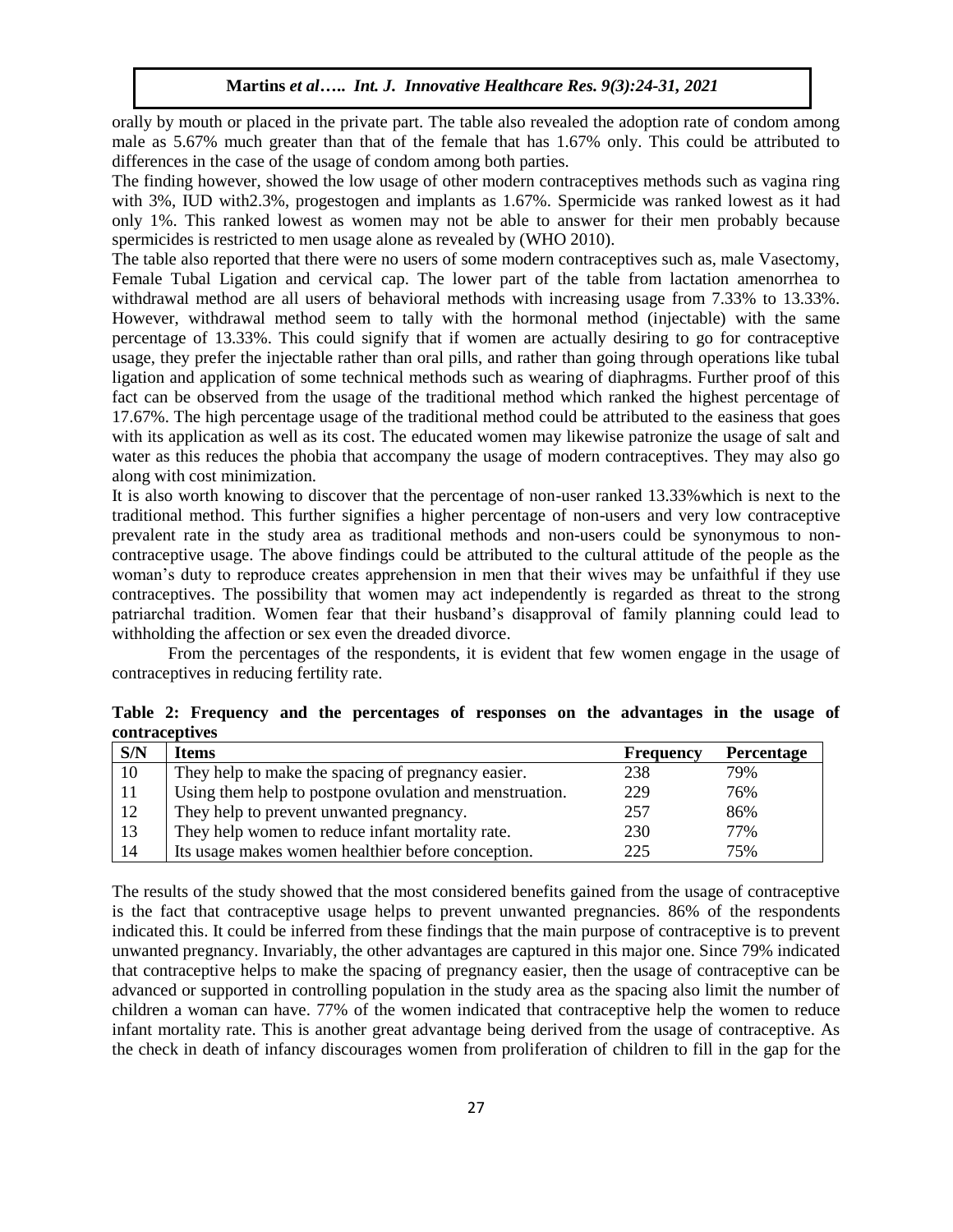loss ones and reduces the great risk of the women to death likewise this in turn also places a check on population growth.

76% of the women indicated that the usage of contraceptive help to postpone ovulation and menstruation, this could also interfere with the effectiveness of contraceptive usage as the process of fertilization of foetus could be hindered by the usage of contraceptive. This in turn widen the gap of children delivery as well as reduces the no of children per woman. 75% of the women indicated that the usage of contraceptive makes women healthier before conception. This is another great benefit of the usage which could encourage and motivate women to go for contraceptive in spacing children. This reduces the misconception being held by people about the perceived health reaction and the fear of unknown effects as most women cherish their health status quo before delivery and basically in marriage.

**Hypothesis 1:** There is no significant difference between educated and non-educated women in the use of contraceptives in Mubi North Local Government Area, Adamawa State.

| <b>Educated Women</b>                                                                     |      |                | <b>Non-educated Women</b> |       |                |                        |                           |       |                  |                 |
|-------------------------------------------------------------------------------------------|------|----------------|---------------------------|-------|----------------|------------------------|---------------------------|-------|------------------|-----------------|
| <b>Item</b>                                                                               | Freq | Cumm.<br>Freq. | Cumm.<br>$\%$             | Freq. | Cumm.<br>Freq. | Cumm.<br>$\frac{0}{0}$ | ā                         | k-cal | $k-s$<br>critica | <b>Decision</b> |
| <b>Education</b> has<br>helped reduce the<br>desire to have                               | 134  | 134            | 0.20                      | 122   | 122            | 0.19                   | $0.0\,$<br>1              |       |                  |                 |
| many children<br>Most women are<br>not educated and<br>are not<br>aware of                | 123  | 257            | 0.38                      | 118   | 240            | 0.38                   | $\boldsymbol{0}$          |       |                  |                 |
| contraceptives<br><b>Educated</b> women<br>are more prone to<br>the usage of              | 140  | 397            | 0.59                      | 122   | 362            | 0.57                   | $0.0\,$<br>$\overline{2}$ | 0.02  | 0.08             | Accept          |
| contraceptives<br><b>Education</b> has<br>helped to<br>understand the<br>danger of having | 132  | 529            | 0.78                      | 135   | 497            | 0.78                   | $\boldsymbol{0}$          |       |                  |                 |
| many children.<br>Education<br>promotes the use<br>of contraceptives<br>among women       | 145  | 674            | 1                         | 140   | 637            | 1                      | $\overline{0}$            |       |                  |                 |

**Table 3: K-S Analysis of the usage of contraceptive between educated and non-educated women**

Table 3 shows that the K- cal is 0.02 while K-critical value is 0.08 at P<0.05. Since K-cal value is less than the K-critical value we accept the hypothesis meaning that there is no significant difference between educated and non-educated women in their usage of contraceptives in the study area.

The results displayed in table 3 depict that the K-cal value is 0.05 < 0.08 of the K-S critical value at P<0.05. The null hypothesis is hereby retained meaning that there is no significant difference in the perceived advantages of contraceptive usage between educated and non-educated women in Mubi North L.G.A. This indicates that both groups viewed that there are advantages in contraceptive usage in the study area as none of them perform more significantly than the other in their perception.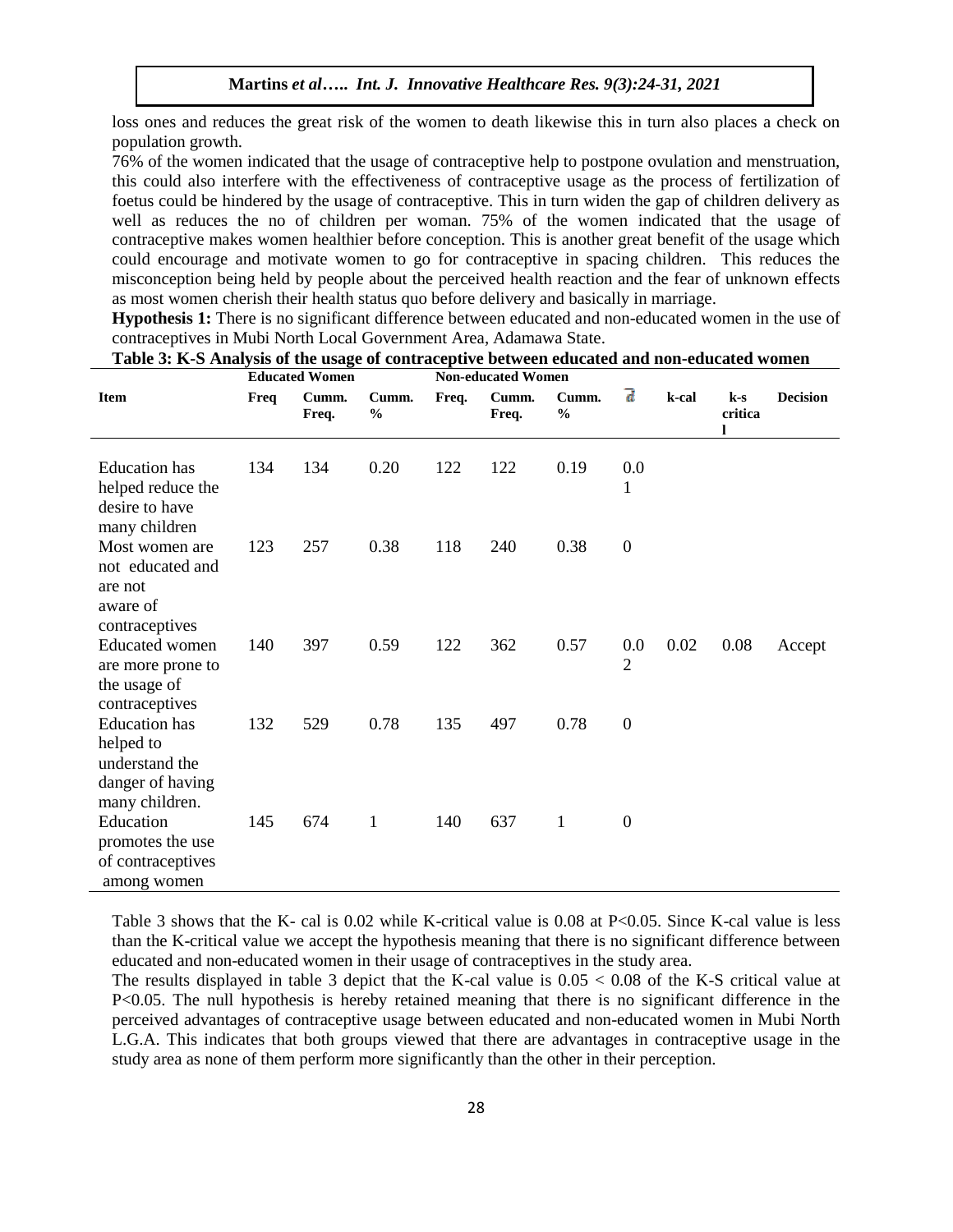**Martins** *et al***…..** *Int. J. Innovative Healthcare Res. 9(3):24-31, 2021*

|                                                                                                                                   | <b>Educated women</b> |                |                        |       |                | Non-educated women     |      |           |                   |                 |
|-----------------------------------------------------------------------------------------------------------------------------------|-----------------------|----------------|------------------------|-------|----------------|------------------------|------|-----------|-------------------|-----------------|
| <b>Item</b>                                                                                                                       | Freg                  | Cumm.<br>Freq. | Cumm.<br>$\frac{1}{2}$ | Freq. | Cumm.<br>Freq. | Cumm.<br>$\frac{0}{0}$ | 7    | k-<br>cal | $k-s$<br>critical | <b>Decision</b> |
| Women see<br>contraceptive as a<br>cause of infertility<br>in the later future.                                                   | 128                   | 128            | 0.21                   | 120   | 120            | 0.19                   | 0.02 |           |                   |                 |
| Contraceptives<br>poses a<br>limitation to<br>having more<br>children there by<br>encouraging<br>husbands to marry<br>more wives. | 120                   | 248            | 0.41                   | 114   | 234            | 0.37                   | 0.04 |           |                   |                 |
| Women fear the<br>usage of<br>Contraceptives                                                                                      | 130                   | 378            | 0.63                   | 128   | 362            | 0.57                   | 0.06 | 0.06      | 0.08              | Accept          |
| Women see<br>contraceptiveas a<br>barrier to child<br>bearing.                                                                    | 125                   | 503            | 0.83                   | 132   | 494            | 0.78                   | 0.05 |           |                   |                 |
| Contraceptives are<br>barriers to material<br>benefits from<br>spouses.                                                           | 100                   | 603            | $\mathbf{1}$           | 140   | 634            | 1                      |      |           |                   |                 |

# **Table 4: K-S Analysis of the perceived side effect of contraceptive usage between educated and noneducated women**

Kolmogorov Z test analysis on table 4 accepts the null hypothesis and concludes that there is no significant difference between educated and non-educated women in their perceived side effect of contraceptives usage in the study area as K- cal value is  $0.06<0.08$  of the K-S critical value at P<0.05. **Hypothesis 5**: There is no significant difference between educated and non-educated women in the usage of contraceptives as a means of population control in Mubi North Local Government Area. The result of the analysis are presented in table 5.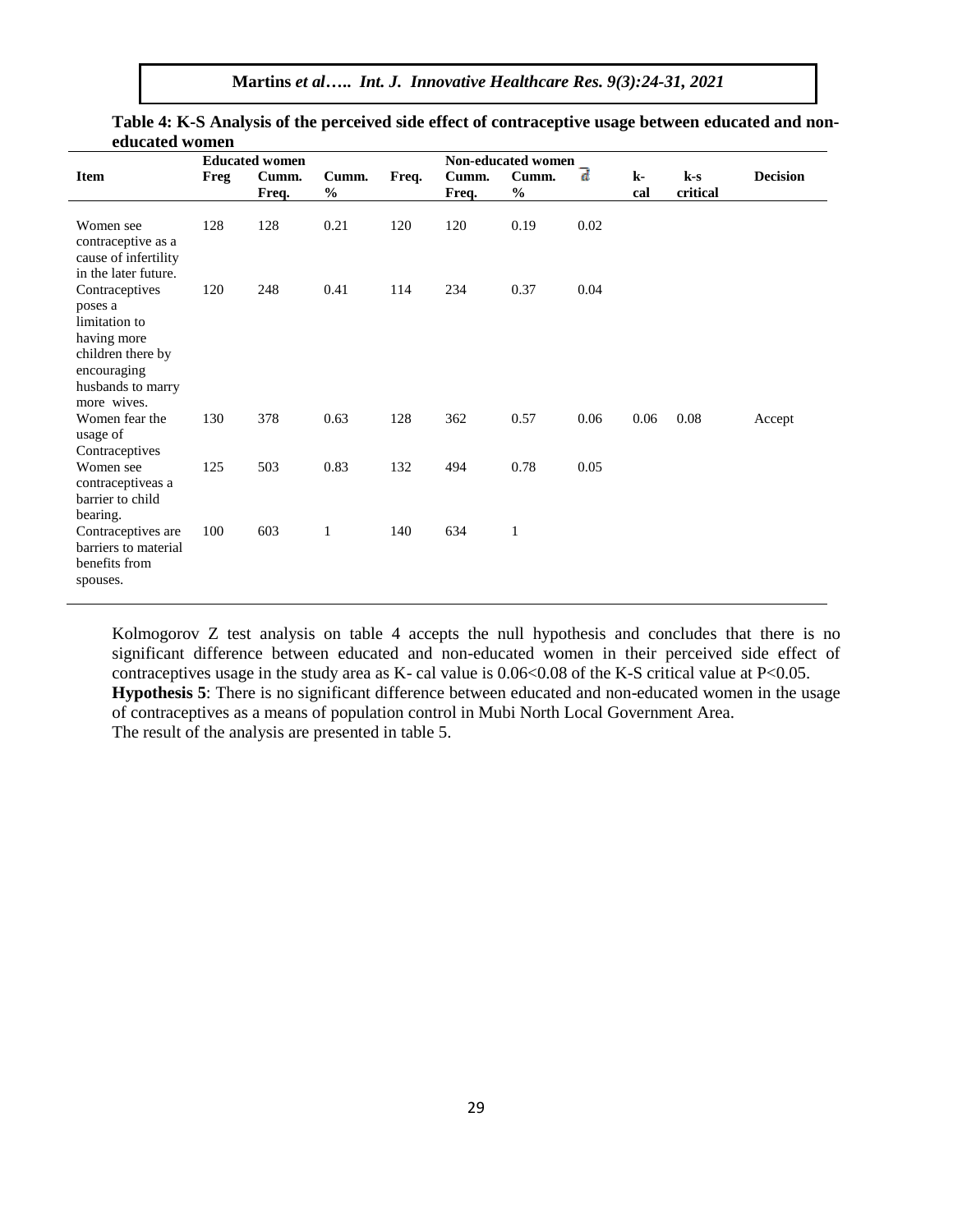**Martins** *et al***…..** *Int. J. Innovative Healthcare Res. 9(3):24-31, 2021*

|                                                                                                                                        | <b>Educated Women</b> | If D Hender, DED OF COMME NEC |                        | $\frac{1}{2}$ $\frac{1}{2}$ and $\frac{1}{2}$ and $\frac{1}{2}$ and $\frac{1}{2}$<br><u>anation control,</u><br>Non-educated women |                |                        |                |       |                   |                 |
|----------------------------------------------------------------------------------------------------------------------------------------|-----------------------|-------------------------------|------------------------|------------------------------------------------------------------------------------------------------------------------------------|----------------|------------------------|----------------|-------|-------------------|-----------------|
| <b>Item</b>                                                                                                                            | Freq                  | Cumm.<br>Freq.                | Cumm.<br>$\frac{0}{0}$ | Freq.                                                                                                                              | Cumm.<br>Freq. | Cumm.<br>$\frac{0}{0}$ | $\overline{d}$ | k-cal | $k-s$<br>critical | <b>Decision</b> |
| Women have<br>access to safe and<br>effective<br>contraceptives in<br>the study area.                                                  | 124                   | 124                           | 0.15                   | 96                                                                                                                                 | 96             | 0.13                   | 0.02           |       |                   |                 |
| Contraceptives<br>help women to<br>have the number<br>of children they<br>can take care of.                                            | 136                   | 260                           | 0.37                   | 120                                                                                                                                | 216            | 0.30                   | 0.01           |       |                   |                 |
| Use of<br>contraceptives<br>and family<br>planning help to<br>control the<br>number and<br>spacing of<br>children in<br>the community. | 128                   | 388                           | 0.48                   | 112                                                                                                                                | 328            | 0.46                   | 0.02           | 0.02  | 0.07              | Accept          |
| Women<br>understand that<br>contraceptives<br>help in<br>controlling<br>population                                                     | 144                   | 672                           | 0.83                   | 130                                                                                                                                | 583            | 0.81                   | 0.02           |       |                   |                 |
| Our community<br>support the<br>distribution of<br>contraceptive<br>supplied to reduce<br>population<br>growth.                        | 138                   | 810                           | $\mathbf{1}$           | 135                                                                                                                                | 718            | $\mathbf{1}$           | $\mathbf{0}$   |       |                   |                 |

## **Table 5: K-S Analysis of contraceptive usage as a means of population control.**

Result on table 5 indicates that the Kolmogorov calculated value is 0.02 which is less than the K-critical value of 0.07 at P<0.05. Therefore the null hypothesis is accepted which implies that there is no significant difference between educated and non-educated women in the usage of contraceptives as a means of population control in Mubi North Local Government Area.

### **CONCLUSION**

Based on the findings, it is quite obvious that education has little or no effects on the use of contraceptive technology among women, which influence the measure of population growth. The research work has confirmed poor response to family planning products, this has in turn contributed to low and poor contraceptive usage as poor level of training in contraceptive services and ineffective conveyance of relevant information to clients by health personnel are quite glaring. Other factors inhibiting the usage of contraceptives were fear of side effects, lack of knowledge about contraceptive usage, lack of spousal consent and low literacy level of the women. The results of this study therefore concluded that the use of modern contraceptive is still very low among women regardless of their educational attainment. Western education therefore had not helped to influence the women as per the adoption and the usage of contraceptives.